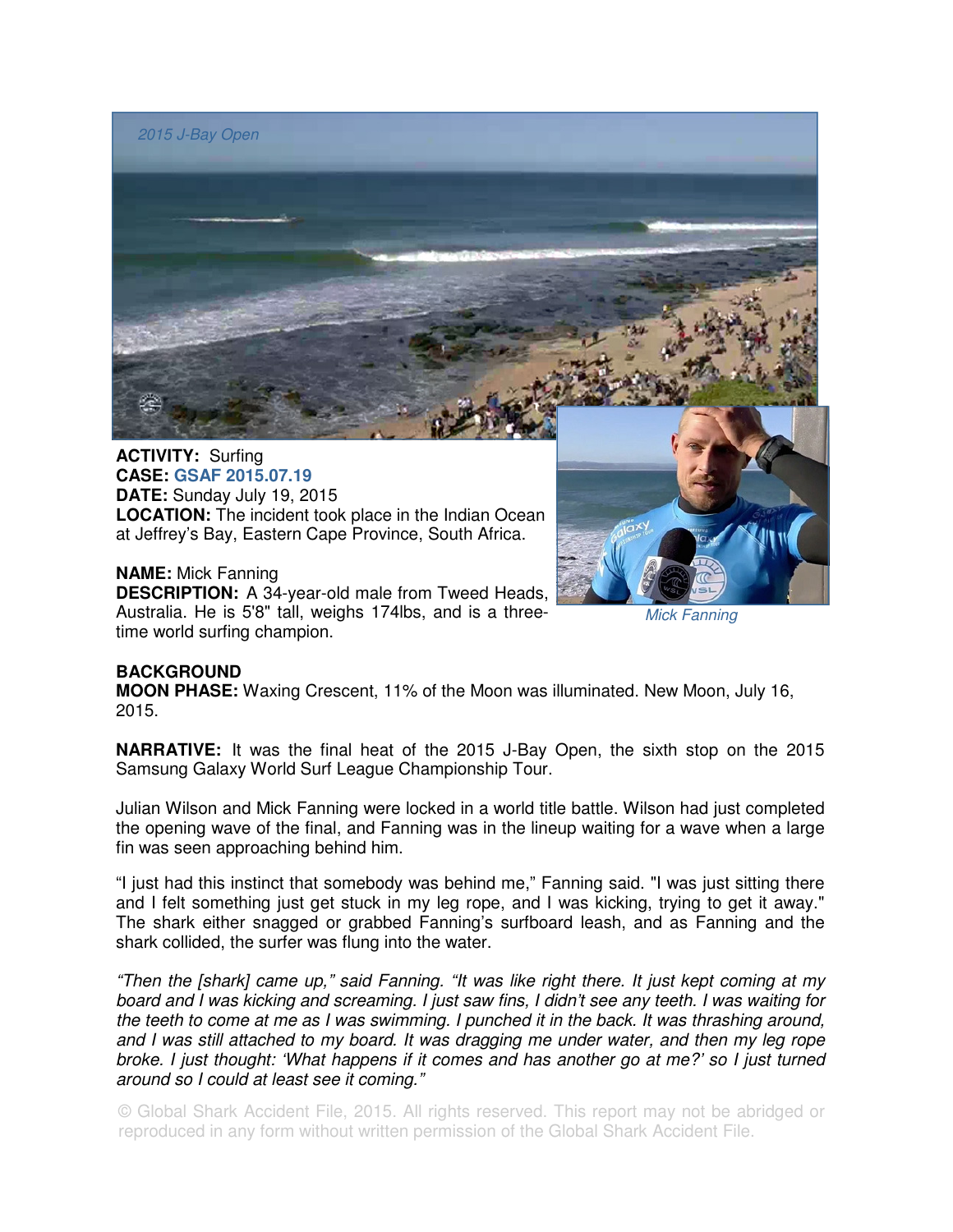The water was cleared and both Fanning and Wilson were quickly picked up by nearby safety boats. The two surfers, opted to split the event prize money as per World Surfing League rules.

**INJURY:** No injury. "There's a small depression in my board and my leg wrap [was] bitten," said Fanning. His leash was severed by the shark and he sustained abrasions to his knuckles when he punched the shark.

**SPECIES:** White shark. Event organisers later said two sharks were seen in the Jeffreys Bay area and the same one involved in the clash with Fanning was seen again about 30 minutes later.

**COMMENT:** The event was caught on television. The footage indicates it was an accidental collision rather than an attack. The shark snagged the surfer's leg rope which resulted in the board (and rider) being pulled into contact with the shark. If the shark's target had been the surfer or the board, it had ample opportunity to bite either one, but it didn't  $\triangleq$  it just appeared to want out of there. The surfer, focused on competing, was badly shaken by the unexpected collision.

Two weeks after the incident Fanning gave an exclustive interview to Channel Nine's 60 Minutes television program to talk about his ordeal at Jeffreys Bay. Fanning subsequently donated his \$75,000 television appearance fee to Mathew Lee. Lee who was attacked by a white shark on July 2, 2015, at Ballina and was still a patient in the Gold Coast University hospital. David Gyngell, Nine network chief executive, pledged to donate a further \$25,000 to Lee for his ongoing treatment and rehabilitation.



A year later, Fanning returned to Jefferys Bay to win the World Surfing League event, making him 5th in the world ranking.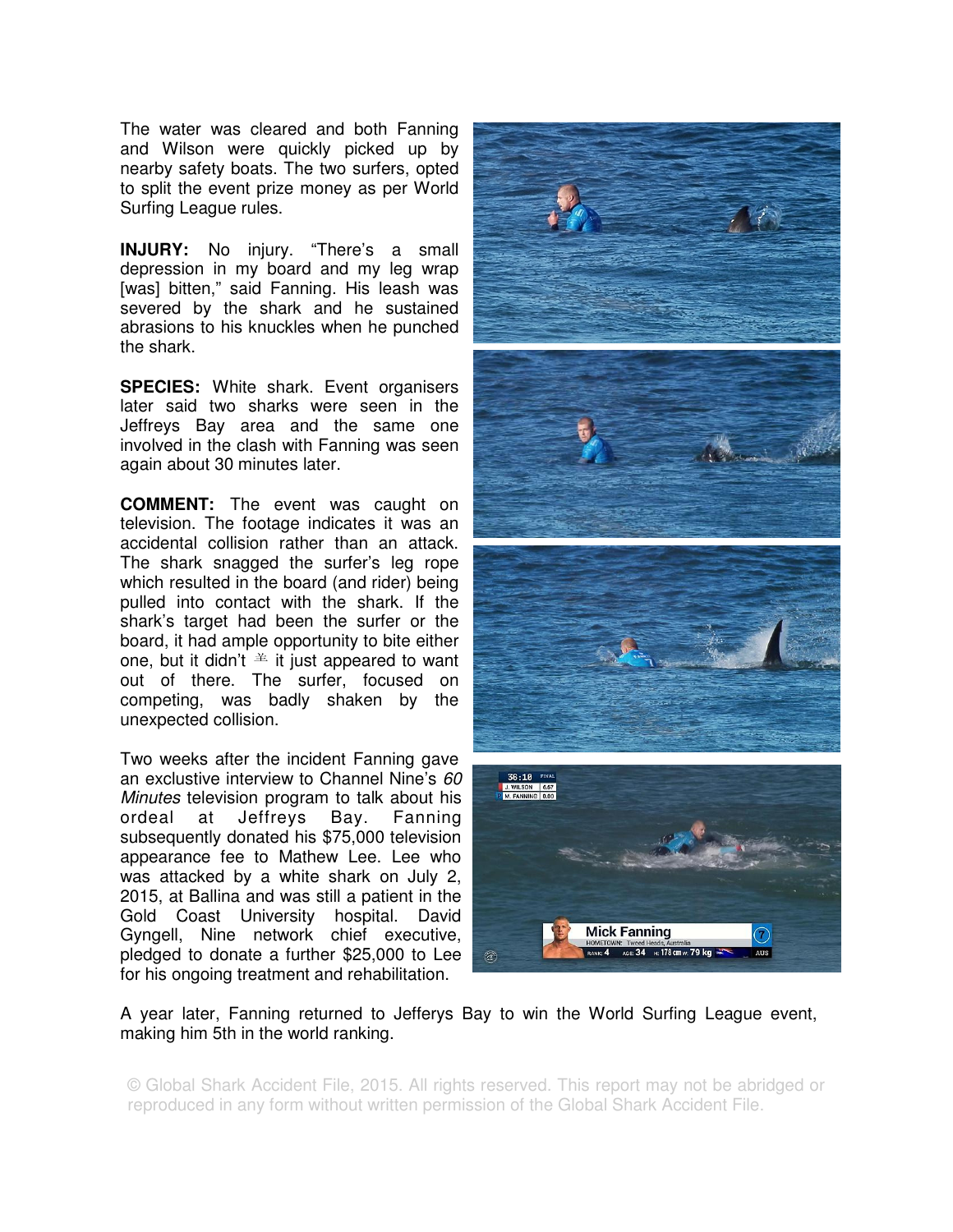**SOURCES:** Surfer Magazine, July 19, 2015

http://www.surfermag.com/features/mick-fanning-attacked-by-shark-at-j-bay-open/ #1P6Ey56qKtFRIA7P.97

National Sea Rescue Institute, July 19, 2015 https://www.nsri.org.za/2015/07/caution-urged-in-jeffreys-bay-following-shark-encounter/

World Surfing League, July 19, 2015 http://www.worldsurfleague.com/events/2015/mct/1244/j-bay-open

The Australian, July 20, 2015 http://www.theaustralian.com.au/sport/surfer-mick-fanning-survives-shark-attack-at-southafricas-j-bay-final/story-e6frg7mf-1227448385646

BBC, July 20, 2015 http://www.bbc.com/news/world-africa-33585853

The Guardian, August 2, 2015 http://www.theguardian.com/sport/2015/aug/03/mick-fanning-donates-75000-tv-fee-tosurfer-injured-in-nsw-shark-attack

Newcastle Star, July 17, 2016

http://www.newcastlestar.com.au/story/4035276/mick-fanning-wins-at-j-bay-in-triumphantreturn-video/?cs=2452